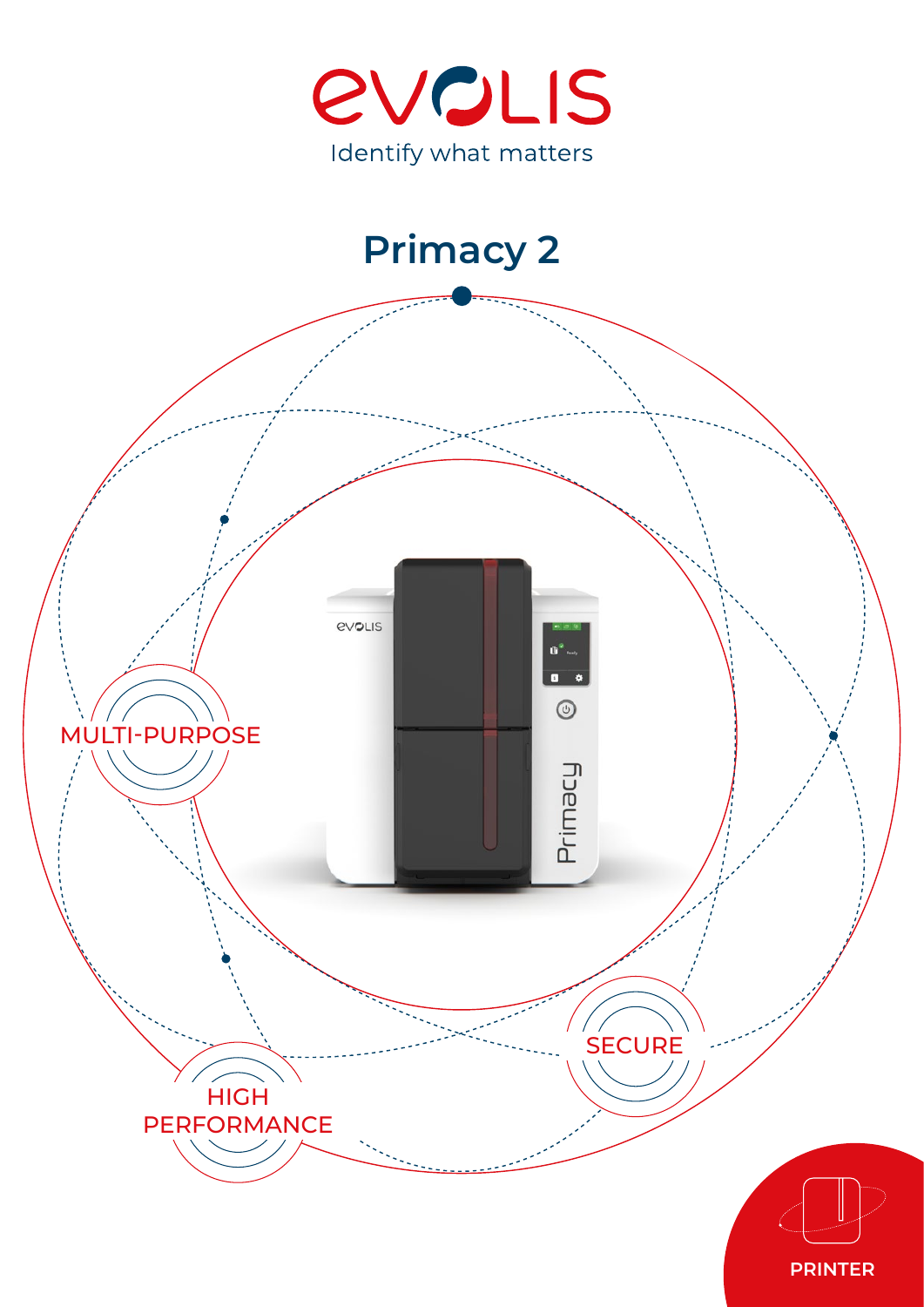# Features **& Advantages**

## **A complete range of consumables**

Evolis High Trust consumables ensure **highquality printing and optimal service life** for your printer.

With a **wide range of cards, ribbons, and cleaning kits** you're sure to find the right product for your needs.

\*available on some models or as an option

### Full details on Primacy 2 features





**• LED panel** or **LCD\* screen with QR code display** for operating

## **Our selection**

**YMCKOO** ribbon: a double layer of overlay for double protection. **Ribbon cassettes** for one-step

installation or **EASY4PRO** without cassette for users keen to reduce their environmental impact.



# **Primacy 2:** Packed with High-Tech Features, for Today and Tomorrow

## **A high-performance printer**

With one of the fastest print speeds on the market and a high-capacity feeder and hopper, **Primacy 2 is the ideal solution for medium and large volume printing**.

Its high-resolution printing mode and **color profile** capabilities produce stunning results, close to actual colors with a **high-quality finish**.

## **Easily create your own cards with an appropriate level of security**

From **the simplest to the most secure cards,** Primacy 2 can do it all.

Customized graphics (colors, photos, personal data), encoding of magnetic stripes, contact or contactless chips, holograms, protective laminates, UV effect, etc. You can **choose the level of security depending on your requirements.**









# **PRIMACY 2**